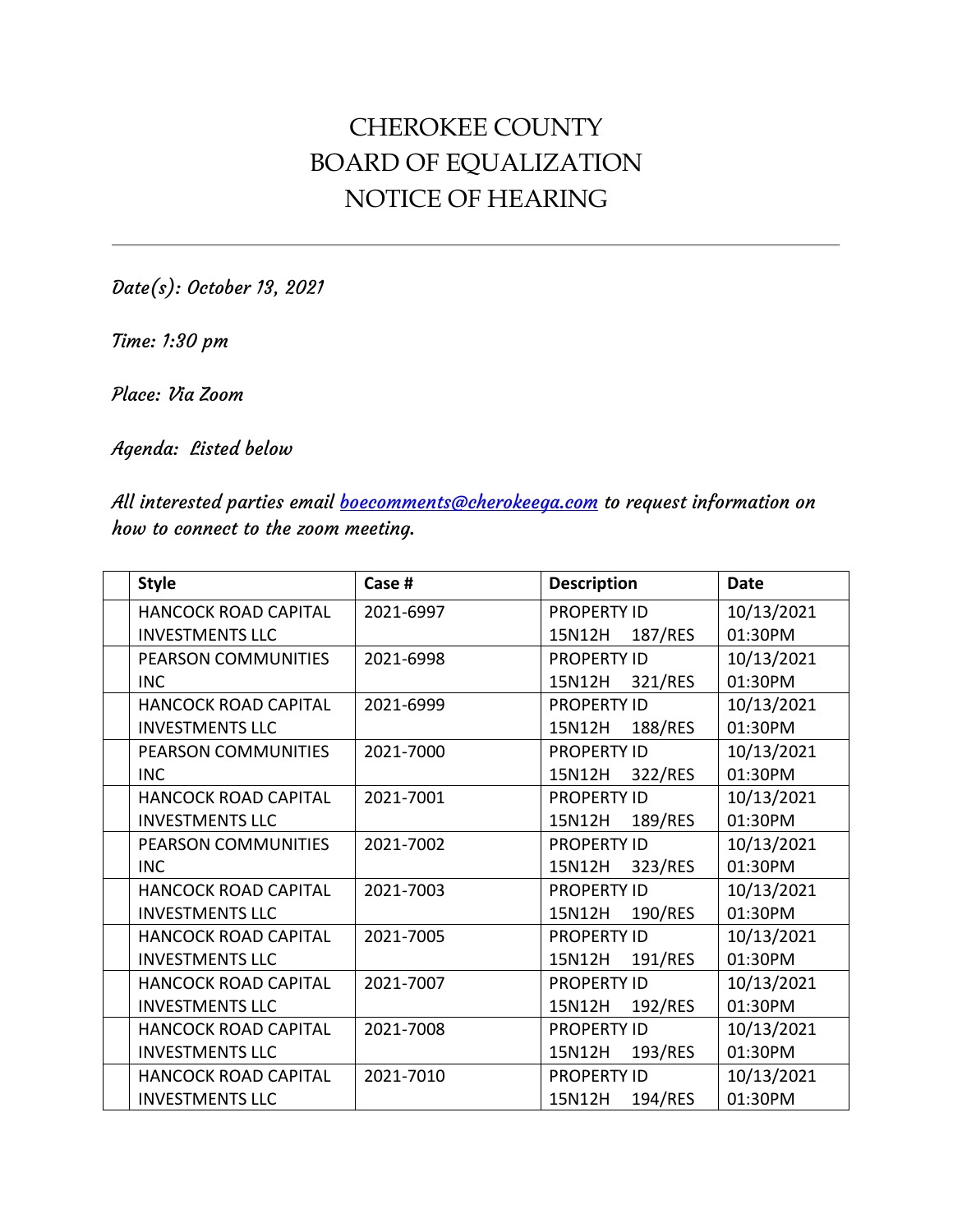| <b>HANCOCK ROAD CAPITAL</b> | 2021-7012 | <b>PROPERTY ID</b> | 10/13/2021 |
|-----------------------------|-----------|--------------------|------------|
| <b>INVESTMENTS LLC</b>      |           | 195/RES<br>15N12H  | 01:30PM    |
| <b>HANCOCK ROAD CAPITAL</b> | 2021-7015 | <b>PROPERTY ID</b> | 10/13/2021 |
| <b>INVESTMENTS LLC</b>      |           | 15N12H<br>196/RES  | 01:30PM    |
| <b>HANCOCK ROAD CAPITAL</b> | 2021-7017 | <b>PROPERTY ID</b> | 10/13/2021 |
| <b>INVESTMENTS LLC</b>      |           | 197/RES<br>15N12H  | 01:30PM    |
| PEARSON COMMUNITIES         | 2021-7004 | <b>PROPERTY ID</b> | 10/13/2021 |
| <b>INC</b>                  |           | 324/RES<br>15N12H  | 01:30PM    |
| PEARSON COMMUNITIES         | 2021-7006 | <b>PROPERTY ID</b> | 10/13/2021 |
| <b>INC</b>                  |           | 325/RES<br>15N12H  | 01:30PM    |
| PEARSON COMMUNITIES         | 2021-7009 | <b>PROPERTY ID</b> | 10/13/2021 |
| <b>INC</b>                  |           | 326/RES<br>15N12H  | 01:30PM    |
| PEARSON COMMUNITIES         | 2021-7011 | <b>PROPERTY ID</b> | 10/13/2021 |
| <b>INC</b>                  |           | 15N12H<br>327/RES  | 01:30PM    |
| PEARSON COMMUNITIES         | 2021-7013 | <b>PROPERTY ID</b> | 10/13/2021 |
| <b>INC</b>                  |           | 328/RES<br>15N12H  | 01:30PM    |
| PEARSON COMMUNITIES         | 2021-7014 | <b>PROPERTY ID</b> | 10/13/2021 |
| <b>INC</b>                  |           | 15N12H<br>329/RES  | 01:30PM    |
| PEARSON COMMUNITIES         | 2021-7016 | <b>PROPERTY ID</b> | 10/13/2021 |
| <b>INC</b>                  |           | 330/RES<br>15N12H  | 01:30PM    |
| <b>HANCOCK ROAD CAPITAL</b> | 2021-7059 | <b>PROPERTY ID</b> | 10/13/2021 |
| <b>INVESTMENTS LLC</b>      |           | 15N12H<br>132/RES  | 01:30PM    |
| <b>HANCOCK ROAD CAPITAL</b> | 2021-7060 | <b>PROPERTY ID</b> | 10/13/2021 |
| <b>INVESTMENTS LLC</b>      |           | 15N12H<br>175/RES  | 01:30PM    |
| <b>HANCOCK ROAD CAPITAL</b> | 2021-7061 | <b>PROPERTY ID</b> | 10/13/2021 |
| <b>INVESTMENTS LLC</b>      |           | 15N12H<br>176/RES  | 01:30PM    |
| <b>HANCOCK ROAD CAPITAL</b> | 2021-7071 | <b>PROPERTY ID</b> | 10/13/2021 |
| <b>INVESTMENTS LLC</b>      |           | 15N12H<br>225/RES  | 01:30PM    |
| HANCOCK ROAD CAPITAL        | 2021-7038 | <b>PROPERTY ID</b> | 10/13/2021 |
| <b>INVESTMENTS LLC</b>      |           | 226/RES<br>15N12H  | 01:30PM    |
| <b>HANCOCK ROAD CAPITAL</b> | 2021-7072 | <b>PROPERTY ID</b> | 10/13/2021 |
| <b>INVESTMENTS LLC</b>      |           | 15N12H<br>227/RES  | 01:30PM    |
| <b>HANCOCK ROAD CAPITAL</b> | 2021-7073 | <b>PROPERTY ID</b> | 10/13/2021 |
| <b>INVESTMENTS LLC</b>      |           | 15N12H<br>264/RES  | 01:30PM    |
| HANCOCK ROAD CAPITAL        | 2021-7074 | <b>PROPERTY ID</b> | 10/13/2021 |
| <b>INVESTMENTS LLC</b>      |           | 266/RES<br>15N12H  | 01:30PM    |
| HANCOCK ROAD CAPITAL        | 2021-7075 | PROPERTY ID        | 10/13/2021 |
| <b>INVESTMENTS LLC</b>      |           | 267/RES<br>15N12H  | 01:30PM    |
| HANCOCK ROAD CAPITAL        | 2021-7076 | <b>PROPERTY ID</b> | 10/13/2021 |
| <b>INVESTMENTS LLC</b>      |           | 15N12H<br>268/RES  | 01:30PM    |
| HANCOCK ROAD CAPITAL        | 2021-7077 | <b>PROPERTY ID</b> | 10/13/2021 |
| <b>INVESTMENTS LLC</b>      |           | 275/RES<br>15N12H  | 01:30PM    |
|                             |           |                    |            |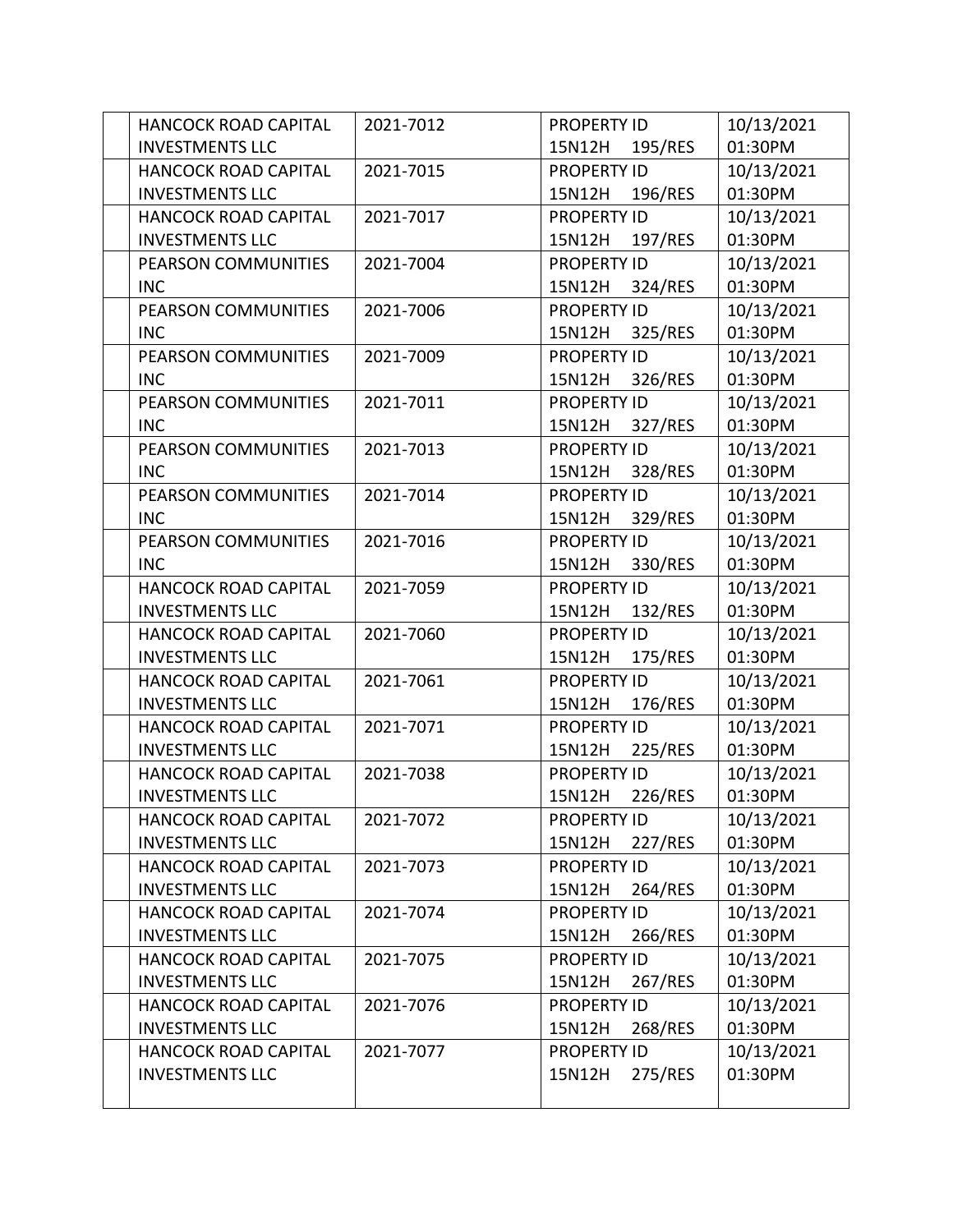| <b>HANCOCK ROAD CAPITAL</b> | 2021-7078 | <b>PROPERTY ID</b> | 10/13/2021 |
|-----------------------------|-----------|--------------------|------------|
| <b>INVESTMENTS LLC</b>      |           | 15N12H<br>276/RES  | 01:30PM    |
| <b>HANCOCK ROAD CAPITAL</b> | 2021-7019 | <b>PROPERTY ID</b> | 10/13/2021 |
| <b>INVESTMENTS LLC</b>      |           | 15N12H<br>198/RES  | 01:30PM    |
| <b>HANCOCK ROAD CAPITAL</b> | 2021-7021 | <b>PROPERTY ID</b> | 10/13/2021 |
| <b>INVESTMENTS LLC</b>      |           | 199/RES<br>15N12H  | 01:30PM    |
| <b>HANCOCK ROAD CAPITAL</b> | 2021-7023 | <b>PROPERTY ID</b> | 10/13/2021 |
| <b>INVESTMENTS LLC</b>      |           | 200/RES<br>15N12H  | 01:30PM    |
| <b>HANCOCK ROAD CAPITAL</b> | 2021-7025 | <b>PROPERTY ID</b> | 10/13/2021 |
| <b>INVESTMENTS LLC</b>      |           | 201/RES<br>15N12H  | 01:30PM    |
| <b>HANCOCK ROAD CAPITAL</b> | 2021-7027 | <b>PROPERTY ID</b> | 10/13/2021 |
| <b>INVESTMENTS LLC</b>      |           | 202/RES<br>15N12H  | 01:30PM    |
| <b>HANCOCK ROAD CAPITAL</b> | 2021-7028 | <b>PROPERTY ID</b> | 10/13/2021 |
| <b>INVESTMENTS LLC</b>      |           | 203/RES<br>15N12H  | 01:30PM    |
| <b>HANCOCK ROAD CAPITAL</b> | 2021-7030 | <b>PROPERTY ID</b> | 10/13/2021 |
| <b>INVESTMENTS LLC</b>      |           | 204/RES<br>15N12H  | 01:30PM    |
| <b>HANCOCK ROAD CAPITAL</b> | 2021-7032 | <b>PROPERTY ID</b> | 10/13/2021 |
| <b>INVESTMENTS LLC</b>      |           | 205/RES<br>15N12H  | 01:30PM    |
| <b>HANCOCK ROAD CAPITAL</b> | 2021-7033 | <b>PROPERTY ID</b> | 10/13/2021 |
| <b>INVESTMENTS LLC</b>      |           | 206/RES<br>15N12H  | 01:30PM    |
| <b>HANCOCK ROAD CAPITAL</b> | 2021-7035 | <b>PROPERTY ID</b> | 10/13/2021 |
| <b>INVESTMENTS LLC</b>      |           | 15N12H<br>207/RES  | 01:30PM    |
| PEARSON COMMUNITIES         | 2021-7018 | <b>PROPERTY ID</b> | 10/13/2021 |
| <b>INC</b>                  |           | 331/RES<br>15N12H  | 01:30PM    |
| PEARSON COMMUNITIES         | 2021-7020 | <b>PROPERTY ID</b> | 10/13/2021 |
| <b>INC</b>                  |           | 15N12H<br>332/RES  | 01:30PM    |
| <b>PEARSON COMMUNITIES</b>  | 2021-7052 | <b>PROPERTY ID</b> | 10/13/2021 |
| <b>INC</b>                  |           | 15N12H<br>349/RES  | 01:30PM    |
| PEARSON COMMUNITIES         | 2021-7053 | <b>PROPERTY ID</b> | 10/13/2021 |
| <b>INC</b>                  |           | 350/RES<br>15N12H  | 01:30PM    |
| PEARSON COMMUNITIES         | 2021-7054 | <b>PROPERTY ID</b> | 10/13/2021 |
| <b>INC</b>                  |           | 15N12H<br>351/RES  | 01:30PM    |
| PEARSON COMMUNITIES         | 2021-7055 | <b>PROPERTY ID</b> | 10/13/2021 |
| <b>INC</b>                  |           | 15N12H<br>352/RES  | 01:30PM    |
| HANCOCK ROAD CAPITAL        | 2021-7079 | <b>PROPERTY ID</b> | 10/13/2021 |
| <b>INVESTMENTS LLC</b>      |           | 277/RES<br>15N12H  | 01:30PM    |
| HANCOCK ROAD CAPITAL        | 2021-7080 | <b>PROPERTY ID</b> | 10/13/2021 |
| <b>INVESTMENTS LLC</b>      |           | 278/RES<br>15N12H  | 01:30PM    |
| HANCOCK ROAD CAPITAL        | 2021-7081 | <b>PROPERTY ID</b> | 10/13/2021 |
| <b>INVESTMENTS LLC</b>      |           | 279/RES<br>15N12H  | 01:30PM    |
| HANCOCK ROAD CAPITAL        | 2021-7109 | <b>PROPERTY ID</b> | 10/13/2021 |
| <b>INVESTMENTS LLC</b>      |           | 081/RES<br>15N12H  | 01:30PM    |
|                             |           |                    |            |